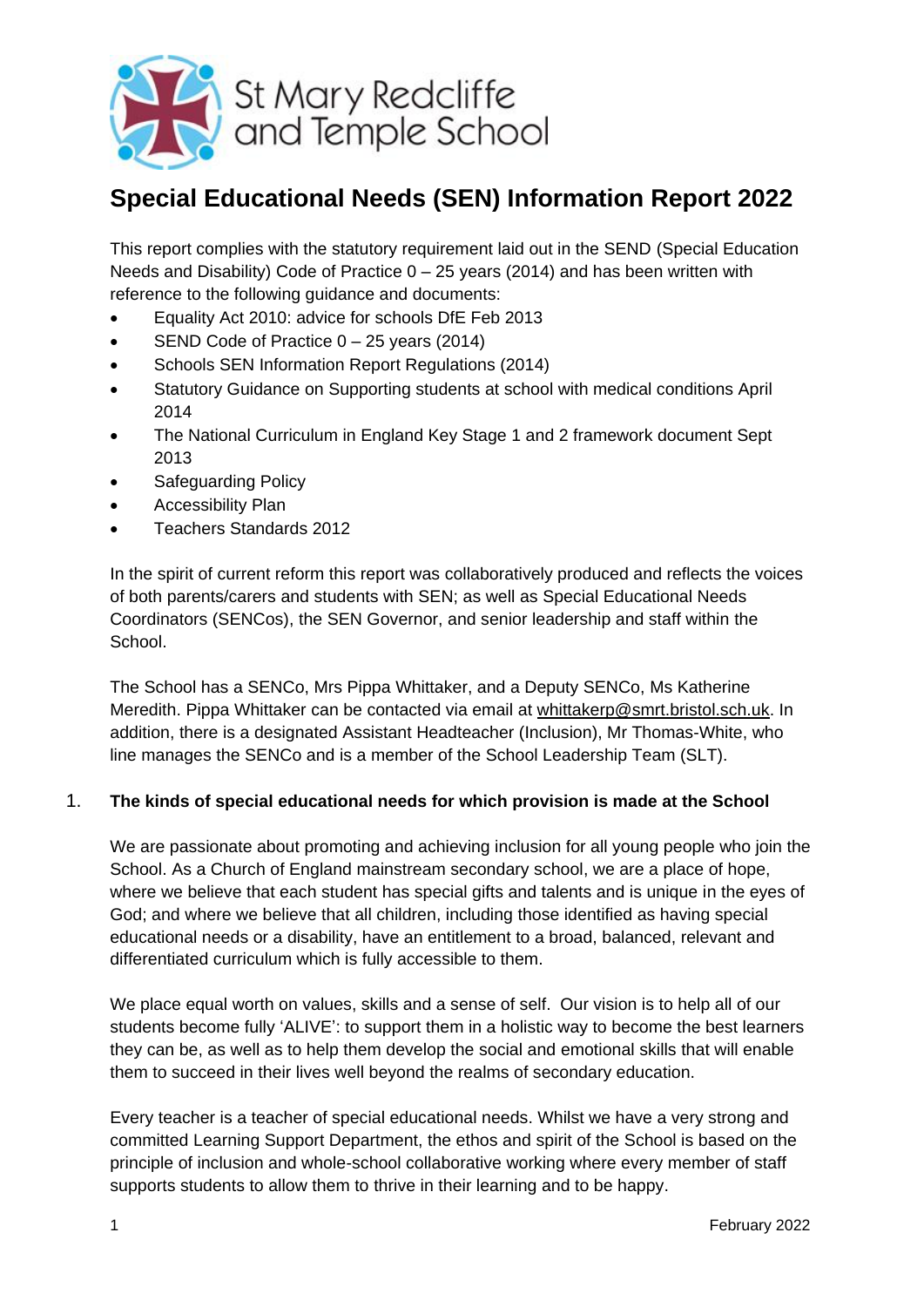*How do we intend to raise aspirations and expectations for all students with SEN?*

- To identify and provide for students who have SEN as early as possible
- To work within the guidance provided in the SEND Code of Practice, 2014
- To operate a 'whole people, whole school' approach to the management and provision of support for SEN
- To ensure that all students have access to a broad, balanced and differentiated curriculum
- To provide support and advice for all staff working with students who have a SEN
- To ensure that students with SEN have an inclusive experience in all school activities where appropriate and that they feel happy, safe and nurtured
- To ensure that parents/carers of students with SEN are kept fully informed of the students' pastoral and academic progress
- To ensure that students with SEN are at the centre of any decisions affecting their future SEND provision

Our Learning Support department has expertise and experience in identifying and supporting our students in all of the four broad areas of SEN as outlined by the SEND Code of Practice,  $2014$ 

- Communication and interaction
- Cognition and Learning
- Social emotional and mental health difficulties
- Sensory and/or physical needs

When identifying special educational needs, our approach as a school is to consider the needs of the whole child; the purpose of identification is to decide how best the child's needs be met.

Other issues may impact on progress and attainment, but do not constitute special educational needs. For instance:

- Disability the SEND Code of practice, 2014 outlines the 'reasonable adjustment' duty for all settings and schools provided under Disability Equality legislation - however, a disability alone does not constitute SEN
- Attendance and Punctuality
- Health and Welfare
- English as an Additional Language (EAL)
- Being in receipt of a Pupil Premium Grant
- Being a Child in Care/Looked After Child
- Being a child of a Serviceman/woman

Any concerns relating to a student's behaviour will only be recorded as SEN in response to identification of an underlying educational need which has been recognised.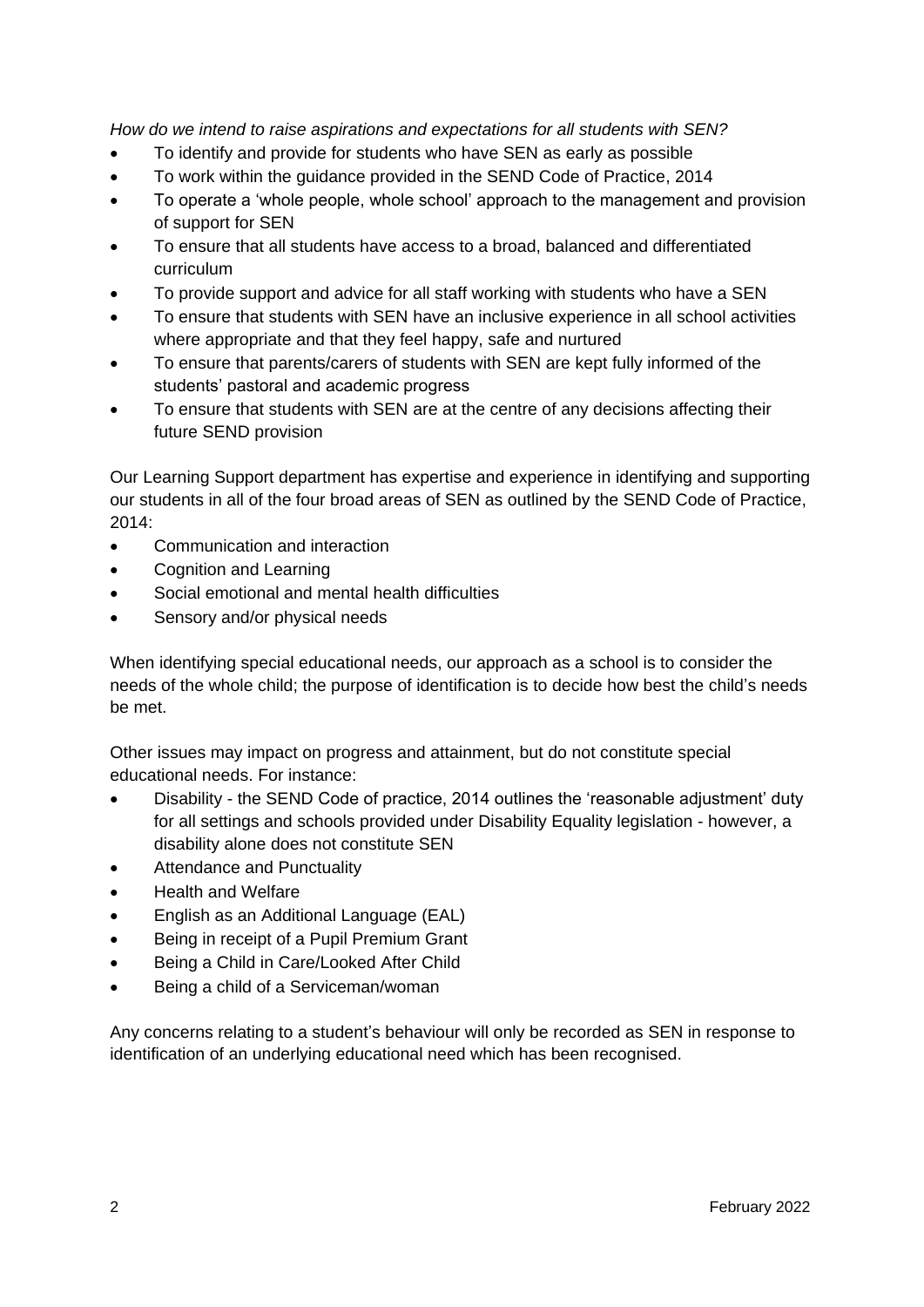#### 2. **Information about the school's policies for the identification and assessment of pupils with special educational needs**

*How does the school know if children/young people need extra help and what should I do if I think my child has special educational needs?*

We identify students who have special educational needs as quickly as possible.

The process begins with primary school liaison in Year 6. In the summer term we try to visit all feeder primary schools and talk with both parents/carers and primary teachers about the strengths and needs of all individual students. We also use primary school data and SEN lists to inform our decision making about students with SEN.

It is also common for a SENCo or a key SEN staff member to attend Year 5 and Year 6 Annual Review meetings to discuss transition from primary to secondary school. Extra transition visits to our School are welcomed at regular points in Year 6, and we are flexible and creative about extra visits or taster sessions for young people who need a bit longer to get to know their new school. We also run a week long summer school for vulnerable students so that they can meet key staff and start to make new friends.

In addition, we have a Year 7 Transition Support Worker who works closely with the Head of Year 7 and the SENCo to ensure all students, but especially those with additional needs, have a successful move to SMRT.

Once a child joins our school, we begin to build up a further picture of them as a learner. Each student's current skills and levels of attainment are assessed on entry using cognitive abilities tests and baseline literacy and numeracy assessments, building on information from previous settings and key stages where appropriate.

Where staff and parents/carers continue to have concerns about a student's level of progress, despite high-quality teaching targeted at their areas of weakness, the class teacher, working with the SENCo, will assess whether the child has a significant learning difficulty.

We welcome parents/carers contacting us to make an appointment with a subject teacher if there are any concerns or if you wish to discuss your child's progress in a particular area. For discussion of any aspect of your child's pastoral care or more general queries, please contact their Tutor or Head of House. If you are concerned that your child may have an undiagnosed special need, or you wish to discuss any aspect of your child's SEND, email Pippa Whittaker as above.

# 3. **Information about the school's policies for making provision for pupils with special educational needs whether or not pupils have Education, Health and Care (EHC) Plans, including:**

**a. How the school evaluates the effectiveness of its provision for such pupils** The SEN team and senior leaders regularly and carefully review the quality of teaching for all students, including those at risk of underachievement. This is done through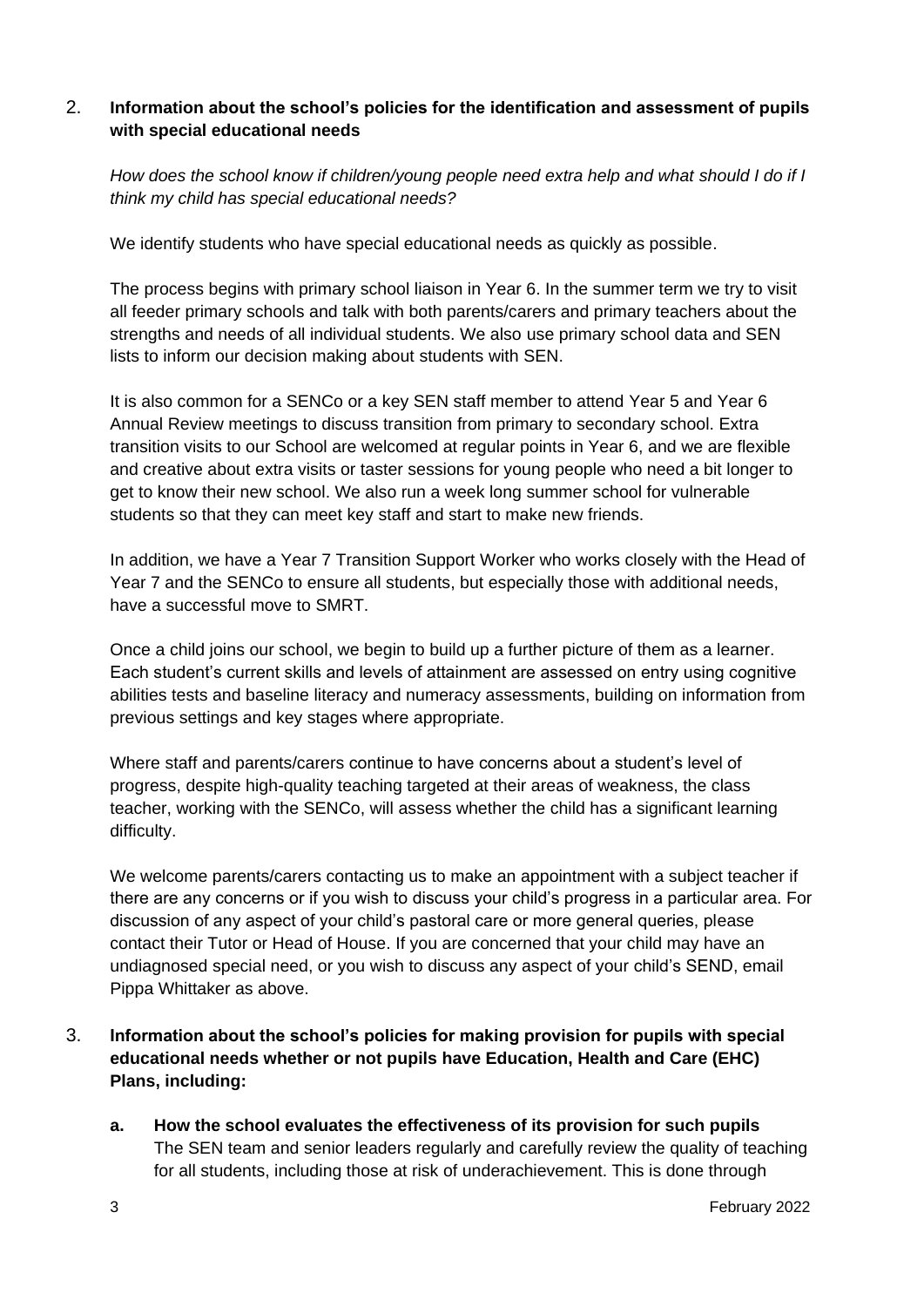lesson observations; learning walks and the scrutiny of student work books and assessments.

In accordance with the Equality Act (2010) and the SEND Code of Practice (2014) we will make every reasonable adjustment to make sure that all students with SEN succeed, thrive and are happy in our school. In circumstances where we feel we cannot meet a student's needs, this will be discussed in detail with both parents/carers and the young person themselves. We will also involve external agencies to help us determine a more suitable placement for the student.

#### **b. The school's arrangements for assessing and reviewing the progress of pupils with special educational needs;**

Class and subject teachers, supported by senior leaders, make regular assessments of progress for all students. These identify students making less than expected progress given their age and individual circumstances.

In addition the Learning Support team review the progress of students with SEN at least three times a year.

**c. The school's approach to teaching pupils with special educational needs**

As a school we offer different levels of support for your child, depending on their strengths and needs. The primary responsibility for identifying and supporting students who are making less than expected progress rests with the classroom teacher. We have a detailed SEN Register which is shared with all teachers. Every student who is on the SEN register will also have a Student Passport – a personalised profile that is distributed to staff detailing learning strengths, needs and suggested support strategies. Wherever possible, these are created in collaboration with the young person and their parent/carer. If a young person has specific needs that means that teachers need extra support, guidance, or training, this is provided in our regular Inclusion Training Sessions.

## **d. How the school adapts the curriculum and learning environment for pupils with special educational needs;**

Provision for students is personalised and individual and depends very much on their unique strengths and needs. As a school we are fully committed to inclusion, and where possible aim to keep students within their mainstream classes so that they can continue to access a full and rich curriculum. On some rare occasions, where it is specified in a child's EHCP and agreed at the point of consultation, we will withdraw students from classes for individual or small group support. All students follow a broad and balanced national curriculum at Key Stage 3 and will then follow a GCSE curriculum at Key Stage 4. We have a focus on using software to support learners with special educational needs including "TextHelp ReadWrite" software on all PCs and laptops in school. This software promotes independent learning and study skills and is particularly useful for students with literacy difficulties or dyslexic-type difficulties. For more information about this program, click on the link – [www.texthelp.com](http://www.texthelp.com/)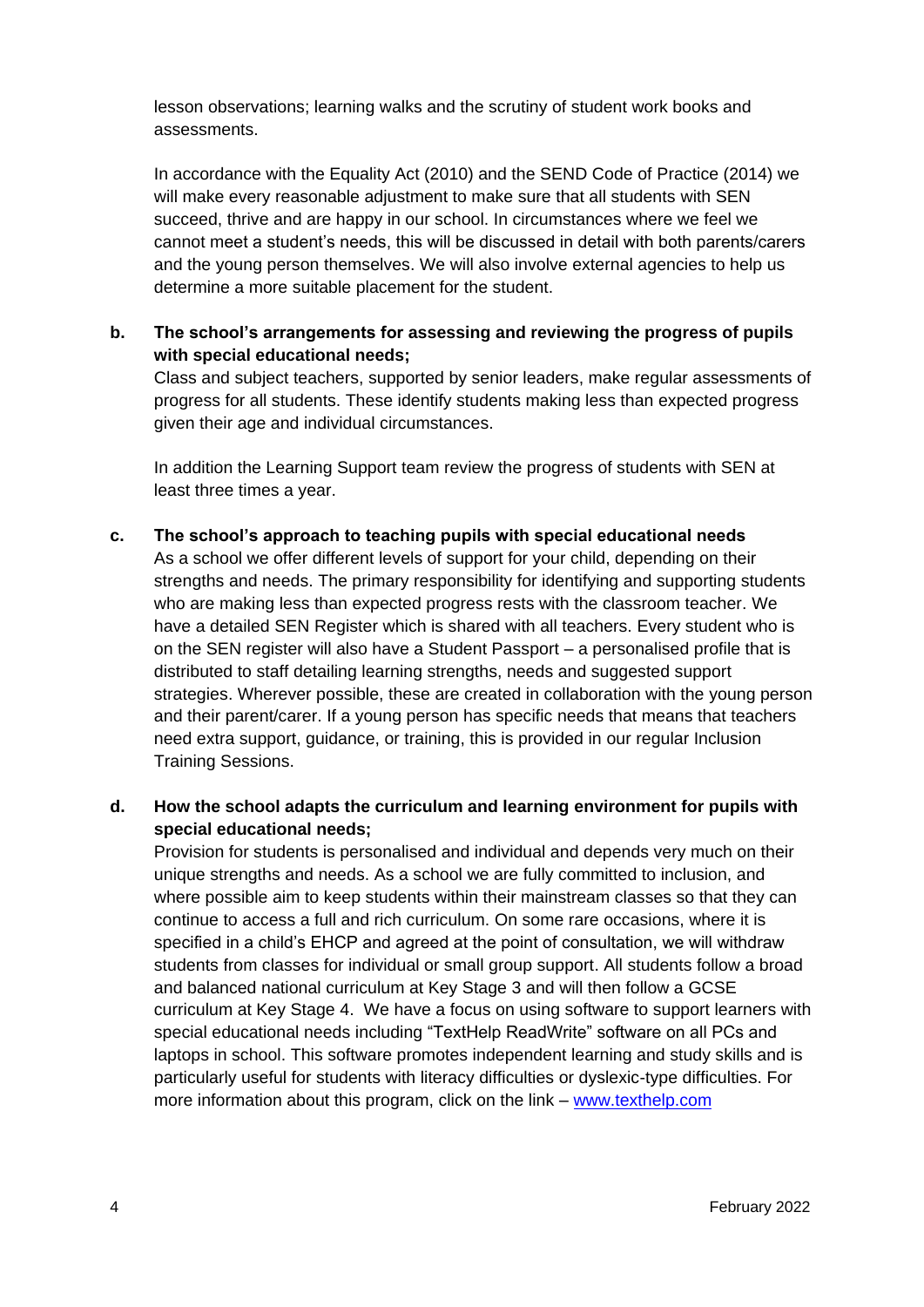## **e. Additional support for learning that is available to pupils with special educational needs**

We have a range of professionals, strategies and interventions that we can choose from when offering a personalised support plan for students. In addition to this we have two SEND Teachers who deliver specialist interventions, as well as a SENCo, a Deputy SENCo and a team of Learning Support Assistants (LSAs).

LSAs come from very different backgrounds and many are highly skilled professionals in a different field. LSAs are prioritised to work with students with the very highest level of need; and this is usually those students with a statement or education and health care plan. LSAs work both within and out of the classroom; offering classroom support as well as delivering interventions.

# **f. How the school enables pupils with special educational needs to engage in the activities of the school (including physical activities) together with children who do not have special educational needs;**

The school is based in two buildings on the main site, both on multiple floors, and is well accessible to people with access needs. There is also a sixth form building located 100 metres away from the main site. Sixth form students may have lessons in both the main school and sixth form building, depending on the subjects they study. Wheelchair users are provided with access to the main building via the student and visitor entrance; both of which have automated doors. Students who are wheelchair users or who need additional mobility support are provided with a lift pass. Where physical access to certain areas of the school is limited, we have ramps that can help access. We also have disabled toilets on every floor of the main building, and one shower/wet room. Entry and exit buttons are installed on key doorways. Where access is difficult, we have members of Learning Support staff who can help. Where specialist equipment is required, we try to make reasonable adjustment to ensure that all students are fully included.

Our Learning Support department is comprised of the SENCO office and a suite of two small group teaching rooms and a sensory room, and is located near the lift.

Students with medical needs and conditions are catered for by first aid trained staff. We can also book meetings with a School Nurse when she visits the School.

# **g. Support that is available for improving the emotional, mental and social development of pupils with special educational needs**

The School's 'ALIVE' model is at the very centre of the school's philosophy and a large proportion of this focuses on building the emotional, mental and social development of our students. For most students the VIP programme, and strong tutorial support, offer the kind of support needed to develop a student's overall wellbeing. However, where appropriate, there are a range of staff available to support the emotional, mental and social development of students with special needs. The Learning Support Assistants are regularly trained in areas relating to the emotional, mental and social development of students.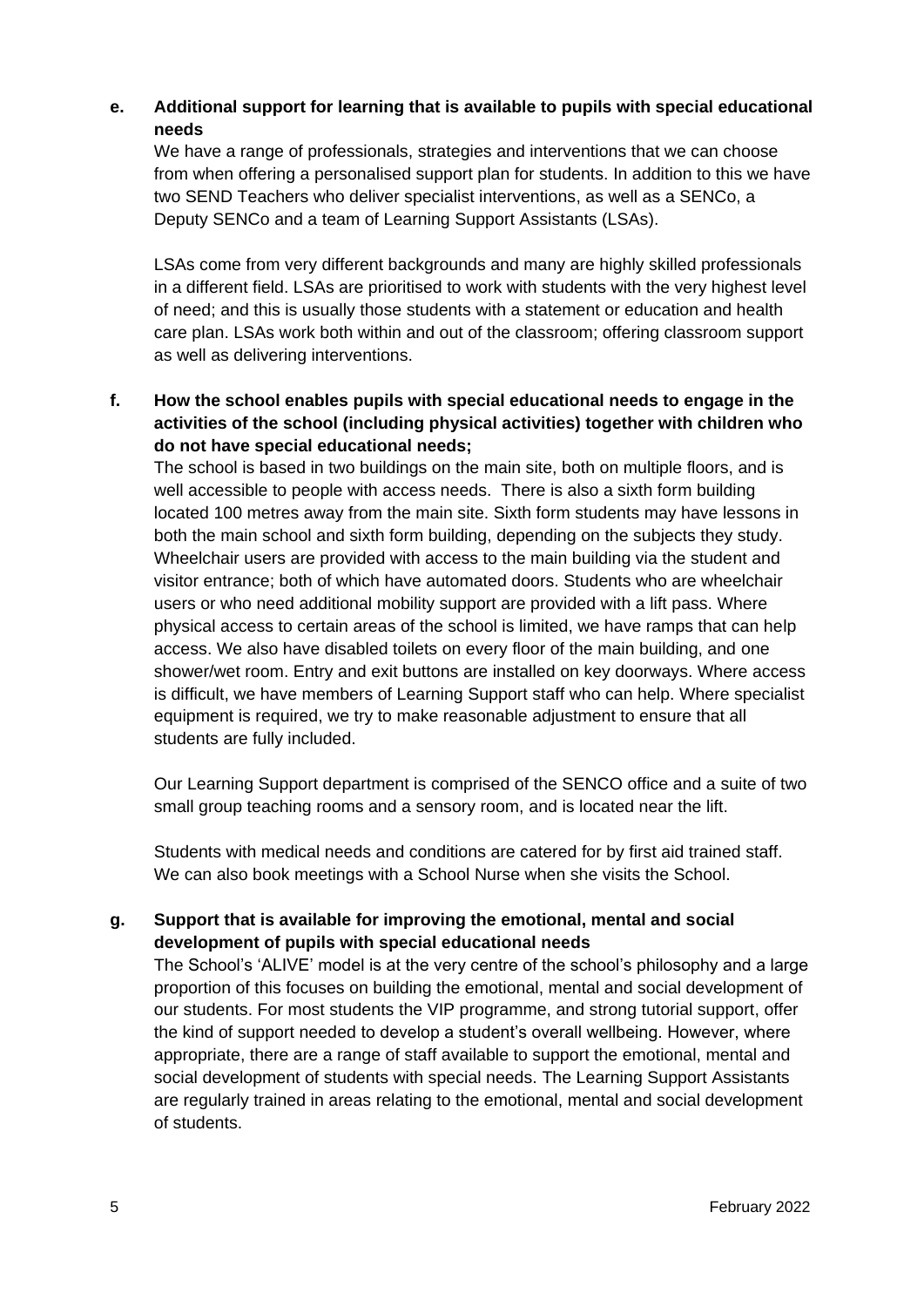There are also five Learning Mentors, who may specifically support a student with their studies, and/or their emotional and mental well-being. For all students there are also weekly 'drop-in' sessions available with the School Counsellor. Regular timed slots will also be arranged for those students in most need of this support.

When necessary, we will consult with outside professionals such as the Child and Adolescent Mental Health Services (CAMHS), or Educational Psychology Team. We also have a link Speech and Language Therapist and pay an annual subscription to be a member of SHIPS (Supporting Head Injured Pupils in Schools)

# 4. **In relation to mainstream schools and maintained nursery schools, the name and the contact details of the SEN co-ordinator**

Mrs Pippa Whittaker (SENCo) can be contacted at [whittakerp@smrt.bristol.sch.uk.](mailto:whittakerp@smrt.bristol.sch.uk)

# 5. **Information about the expertise and training of staff in relation to children and young people with special educational needs and about how specialist expertise will be secured**

- The SENCo holds the National Award for SEN (NASENCo), is a specialist dyslexia teacher and holds an MA in SEND.
- Our Learning Support team undertake regular training in the area of SEN
- Other training needs for staff are identified through the Faculty and School's Development Plan. These are planned throughout the year and are developed through an array of channels – whole school CPD and SEN Case Conference meetings
- In order to maintain and develop the quality of teaching and provision to respond to the strengths and needs of all students, all staff are encouraged to undertake regular training and development
- All teachers and support staff undertake induction on taking up a post and this includes a meeting with the SENCo to explain the systems and structures in place around the school's SEN provision and practice and to discuss the needs of individual students
- The SENCo regularly attends the SENCo network meetings and annually attends the SENCo Conference

# 6. **Information about how equipment and facilities to support children and young people with special educational needs will be secured**

 Funding. Each school in the Local Authority is allocated core funding (Element 1) – this is funded on an already agreed formula for mainstream schools. Each school also has allocated 'additional' support budget (Element 2) that is based on specific criteria related to the cohort of students. The Local Authority may contribute more funding if the cost of meeting an individual child's needs is more than £10,000 a year. This is called High-Needs funding. The current High Needs funding process remains under review by Bristol Local Authority at present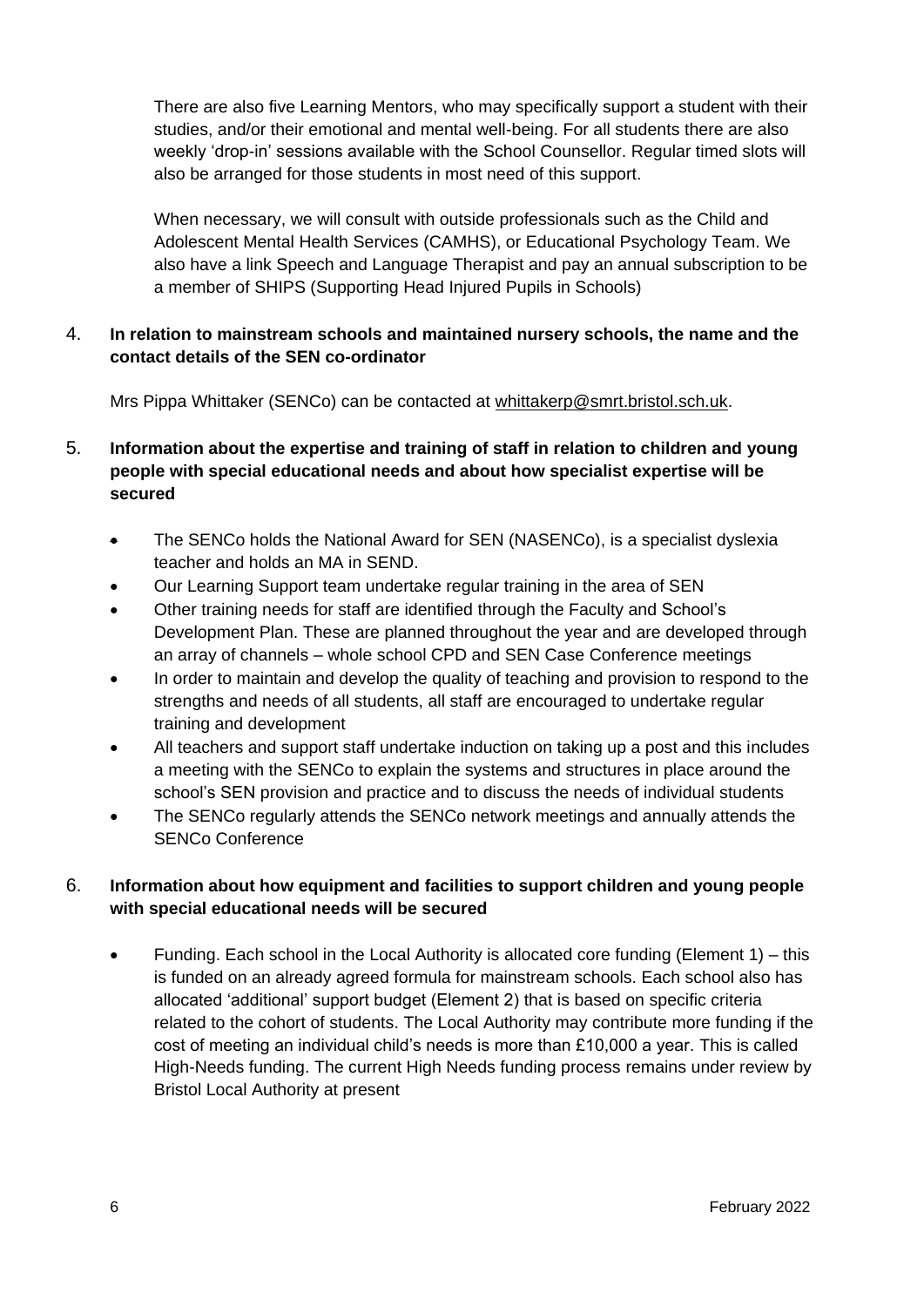#### 7. **The arrangements for consulting parents of children with special educational needs about, and involving such parents in, the education of their child**

Regular school reports and Parents'/Carers' Evenings will provide you with information about how your child is progressing in school. The Learning Support Team also regularly review SEN support plans with young people and their parents/carers. We aim to do this at least twice a year. In addition, young people's Education and Health Care Plans (EHCPs) have annual reviews.

#### 8. **The arrangements for consulting young people with special educational needs about, and involving them in, their education**

Following guidance for the Code of Practice, 2014, we work with students at all stages regarding any arrangements that are put in place to support them.

Review meetings are held in a child-centred way as much as is practicably possible, with the young person at the heart of the process.

## 9. **Any arrangements made by the Governing Body relating to the treatment of complaints from parents of pupils with special educational needs concerning the provision made at the school**

Please follow the link to access our complaints policy. Students with SEN can request to have a member of Learning Support available at any reintegration meeting <http://www.smrt.bristol.sch.uk/index.php/school-life/policies>

## 10. **How the Governing Body involves other bodies, including health and social services bodies, local authority support services and voluntary organisations, in meeting the needs of pupils with special educational needs and in supporting the families of such pupils**

*What specialist services and expertise are available at or accessed by the setting and how do you all work together?*

We work alongside 'Trading with Schools'. This is a Bristol based service which delivers services through individual orders or packages that join up provision. The Governing Body delegates the responsibility of coordinating this provision to the Assistant Headteacher (Inclusion) and SENCos.

We work with a range of external professionals such as:

- Educational Psychologists
- School Nurse
- Speech and Language Therapist
- Child and Adolescent Mental Health Service (CAMHS)
- Autistic Spectrum Disorder Outreach Team (ASDOT)
- Social Care and Early Help